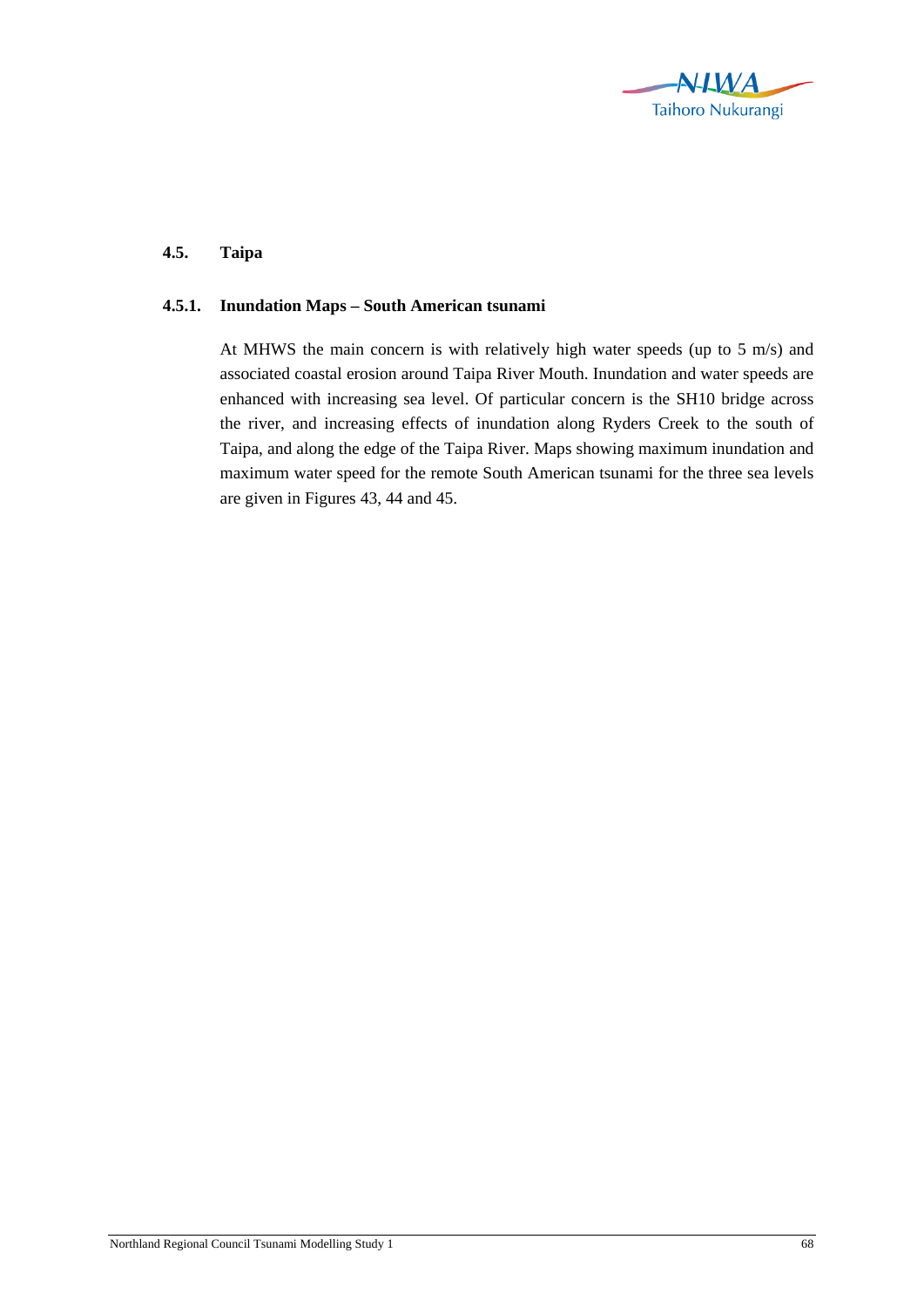



**Figure 43:** Taipa: Maximum inundation speed (upper) and depth (lower) plots for the South American tsunami scenario at MHWS (to extent of LIDAR).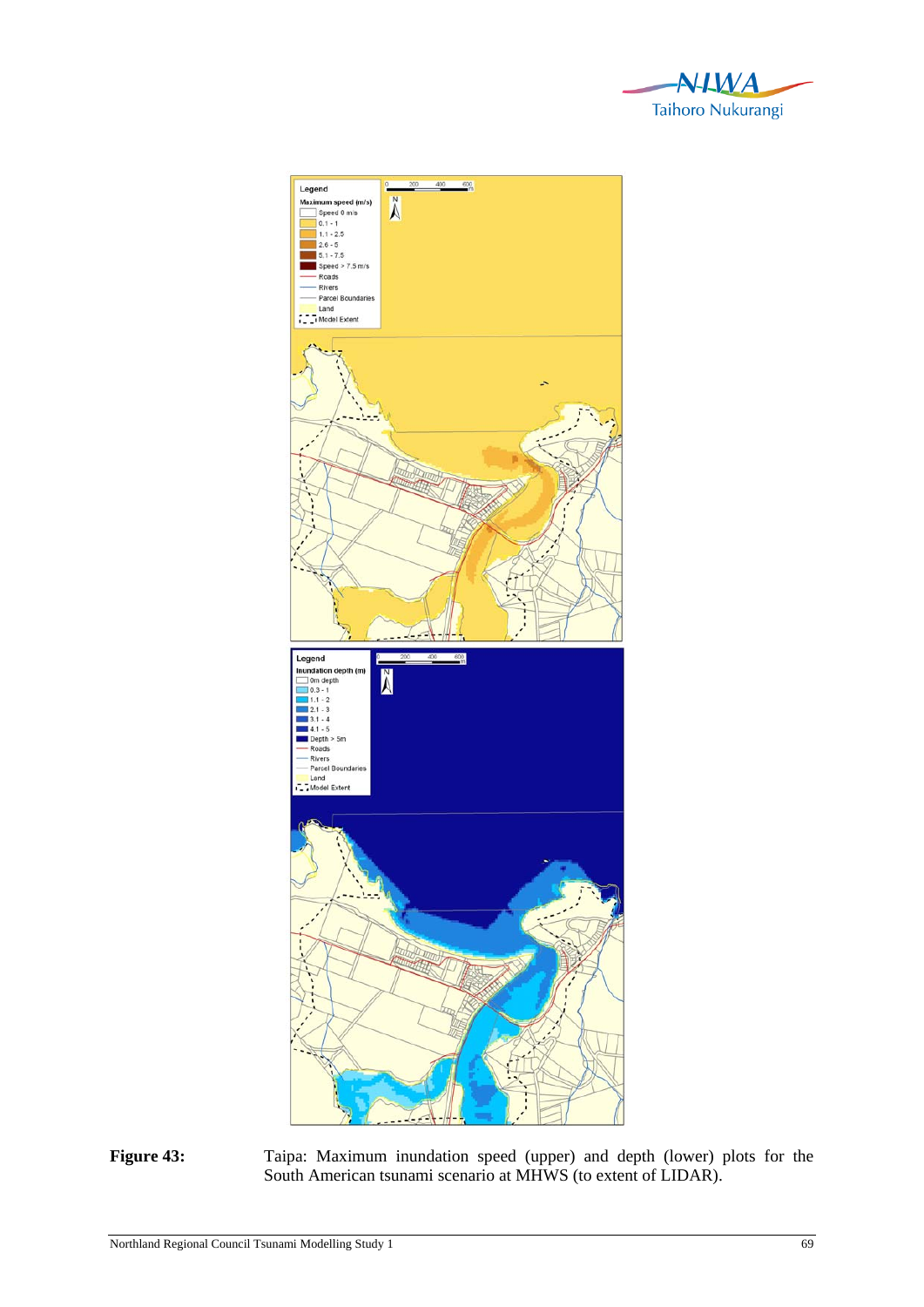



**Figure 44:** Taipa: Maximum inundation speed (upper) and depth (lower) plots for the South American tsunami scenario at MHWS + 30cm (to extent of LIDAR).